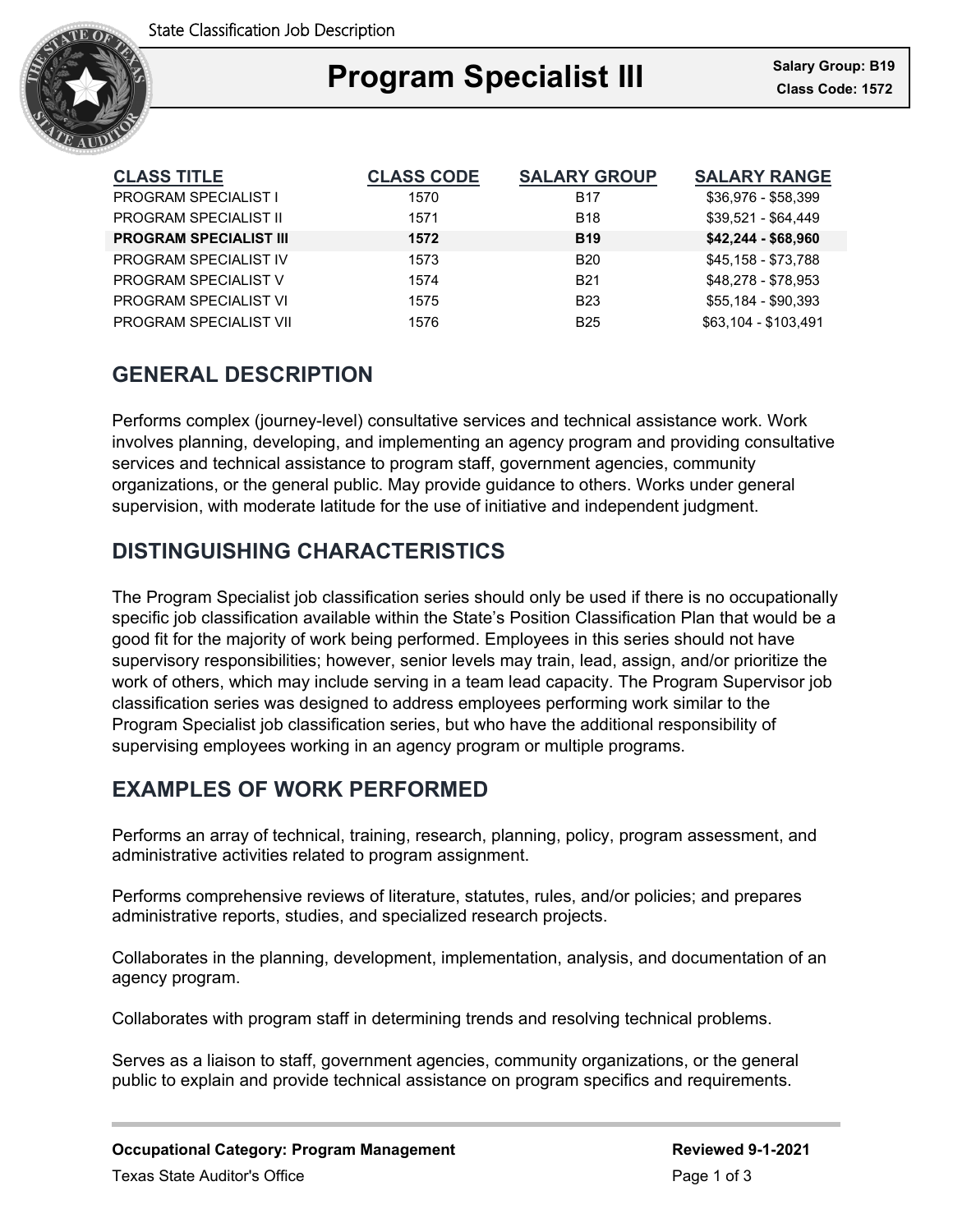Conducts surveys and/or reviews to determine compliance with certification requirements, laws, regulations, policies, and procedures.

Markets program(s) to community and professional groups to encourage and/or improve interest in the program(s).

Monitors, reviews, and evaluates compliance with program policies and procedures, statutes, and rules for assigned program.

Studies and analyzes operations and problems, prepares reports of findings and recommendations, and prepares justifications for the implementation of procedural or policy changes.

Collects, organizes, analyzes, and/or prepares materials in response to requests for program information and reports.

Reviews and evaluates information on service delivery system methods, outputs, and activities to identify gaps in resources and recommend improvements.

Assists in analyzing legislation to develop recommendations for policy in programmatic areas relating to the implementation, improvement, and/or expansion or reduction of program funding.

Assists in preparing and evaluating program budget requests.

May recommend and coordinate activities to produce a more effective program.

May provide input on developing and/or revising policy and procedure manuals.

May provide guidance to others.

Performs related work as assigned.

### **GENERAL QUALIFICATION GUIDELINES**

#### **EXPERIENCE AND EDUCATION**

Experience in a field related to the agency program. Graduation from an accredited four-year college or university with major course work in a field relevant to the assignment is generally preferred. Experience and education may be substituted for one another.

#### **KNOWLEDGE, SKILLS, AND ABILITIES**

Knowledge of local, state, and federal laws related to the program area; public administration and management techniques; statistical analysis processes; budget processes; research techniques; training and marketing techniques; and program management processes and techniques.